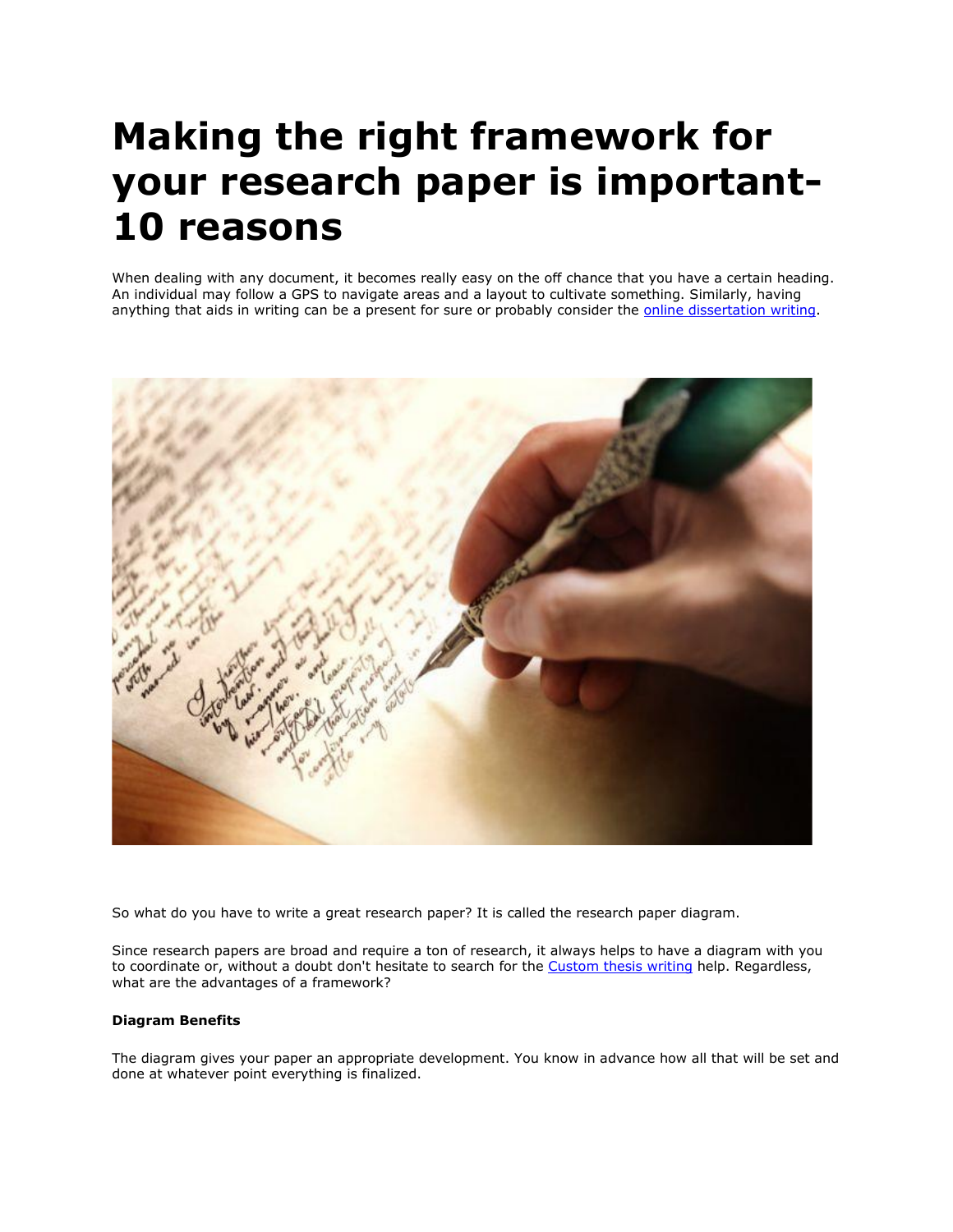You can incorporate all the details in a layout in a brief manner. These work as helpful finishes paperwork for you once you start writing the draft of the research paper. You can add as many details as conceivable.

It makes researching a lot easier. You remember about what you have researched starting as of late. The attributing of the authors and refering to becomes a lot easier as you surely are aware from where each point came from. An [essay writing service](https://essayhours.com/) can direct you to cultivate a diagram. Essentially forward them the requirements.

Diagrams are really easy to alter without making drastic changes. In case you have made the draft, it very well might be monotonous to make changes. Regardless, layouts can be easily altered.

Mistakes can be taught relatively easily. In case you feel something is awkward, you can simply change it now and it will be reflected once the draft has been finished. No requirement for any broad cycles to make little changes.

The layout can be seen by the instructor or companions to check whether it holds the necessary worth. Clearly, reassurance from the [essay writer](https://www.collegeessay.org/) is the key. You would prefer not to waste your time by dealing with an unnecessary topic.

In case you are on a tight timetable, having a layout prepared in advance will make writing a lot faster. This is because you won't have to search for any information when you are writing.

You can easily gather your contemplations without having to stress over the finished outcome. Clearly, you have to be extra cautious to not add any purposeless detail yet, it isn't the end. That is the reason diagrams can be really handy. You can essentially write what your psyche says or probably avail the cheapest essay [writing service.](https://www.sharkpapers.com/essay-writing-service/where-can-i-find-a-cheap-essay-writing-service)

A layout allows smooth transitions between various areas. In case you have an idea of what lies ahead when you are writing, you can generate a much smoother reaction to it and make a seamlessly streaming document. In the event that I ask you to do my paper, I want to get an appropriately streaming document. You should contact professionals to take care of business appropriately.

The framework makes your whole [write my essays](https://www.writemyessay.help/) research substantially more engaged. You can avoid any distractions and basically proceed with the matter of making the document. You can easily incorporate new substances without agonizing over annihilating the development of the paper.

As you can see, there are many advantages to encouraging a framework. The best part is that it prepares you for the forthcoming final draft of the paper. You should zero in on less things when you are crafting the document and that is really helpful. You can zero in on establishing the right plan and utilize ideal writing to go with your research.

Do remember that research has to be done appropriately when chipping away at the paper. Any lapses can achieve a lackluster final paper which probably won't have any great worth, You should attempt to have backing for all that you say inside the [write my papers](https://www.myperfectpaper.net/) any alternate way any insurance can be troublesome. It incorporates practice and the more you do it, the better you get at it.

## **Related Questions :**

Are [Essay Writers Legit](https://www.essaywriter.college/are-essay-writers-legit)

[Who is the Best](https://www.essaywriter.college/who-is-the-best-essay-writer) Essay Writer?

[Where Can I Find the Best Professional](https://www.essaywriter.college/where-can-i-find-the-best-professional-essay-writers) Essay Writers?

[Is It Legal to Work With a Cheap](https://www.essaywriter.college/is-it-legal-to-work-with-a-cheap-essay-writer) Essay Writer?

[Can I Pay an Online](https://www.essaywriter.college/can-i-pay-an-online-essay-writer-to-write-my-essay) Essay Writer to Write My Essay?